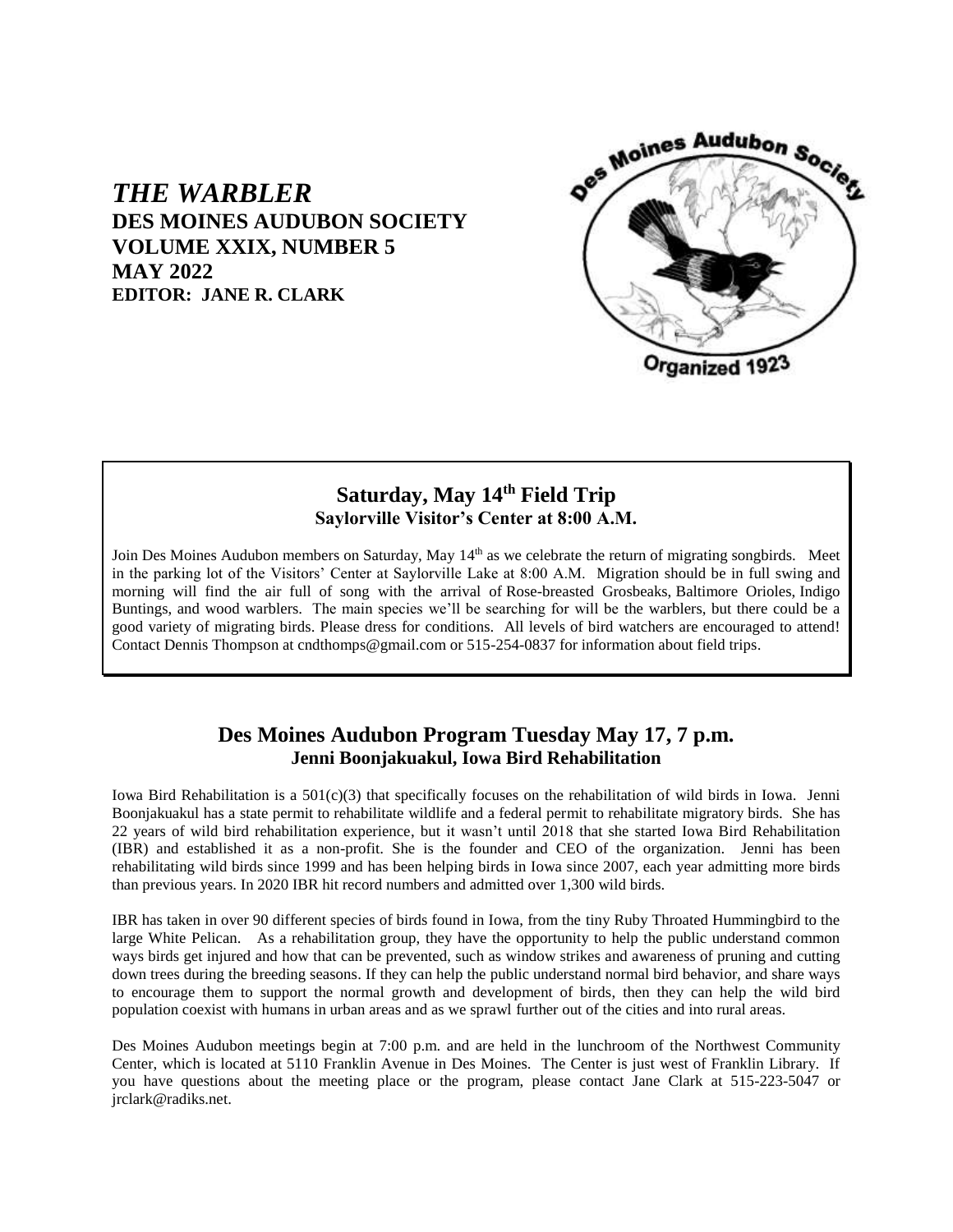## **SpaceX and Birds Update**

Previously in November 2021, the Birding Community E-bulletin reported on the ongoing controversy with the location of the on-site SpaceX facilities in Texas. The company founded by Elon Musk in 2002 may have been part of the billionaire space-race news over the past year, but the conservation – and especially bird conservation – consequences are not always part of the news.

Elon Musk certainly wanted to site his take-off tract just off the Gulf of Mexico, and close to the Texas border with Mexico. "We've got a lot of land with nobody around, so if it blows up, it's cool," Musk reportedly said at a press conference in 2018.

The March 2021 SpaceX explosion scattered rocket debris over some of the delicate habitat of the Boca Chica tract of the Lower Rio Grande Valley National Wildlife Refuge – comprising tidal flats, beaches, grasslands and coastal dunes that host a huge range of wildlife. Cleanup took three months.

SpaceX's site is surrounded by state and federally protected lands, including tracts of the Lower Rio Grande Valley National Wildlife Refuge. A number of bird species are involved, from the federally Threatened Piping Plover and Red Knot to the Endangered Northern Aplomado Falcon. These lands also support several species of sea turtle and mammals listed under the Endangered Species Act.

Overall, a number of species have been impacted. For example, previously, there were about a dozen nests of Snowy Plovers on the local tidal flats on the edge of Boca Chica where the refuge abuts SpaceX's property. In 2020 there were just two pairs found; in 2021 it was only one. According to the Coastal Bend Bays & Estuaries Program, the population of another plover, Piping Plover, in the Boca Chica region has decreased by 54% over the past 3 years (2018-2021).

Despite the area's ecological importance, SpaceX has conducted and expanded operations with little oversight by the Federal Aviation Administration (FAA), and without a comprehensive study of impacts on wildlife and the environment.

The Federal Aviation Administration (FAA) had delayed its final review of SpaceX's Starship rocket project at Boca Chica, due to a deluge of comments from individuals and bird conservation groups. Indeed, the FAA received more than 19,000 responses as it develops the final Programmatic Environmental Assessment (PEA) for the Starship project. The document's new release date was March 28<sup>th</sup> but it has been delayed again.

Excerpts from The Birding Community E-bulletin, November 2021 and March 2022

#### **AVIAN INFLUENZA CONTINUES**

In last month's *Birding Community E-bulletin*, we reported on the presence and spread of Highly Pathogenic Avian Influenza (HPAI) being detected beyond poultry, but in wild birds, particularly among waterbirds in the Atlantic and Mississippi Flyways.

By now, this highly pathogenic avian flu strain currently spreading in North America has been detected in 34 species of wild birds in the U.S.

This ongoing outbreak may have begun in South Carolina and also in Newfoundland and Labrador in December 2021. Since then, it has been detected in wild birds in 32 states and seven Canadian Provinces from Newfoundland to Florida and westward to North Dakota and Colorado, as well as British Columbia.

Among agencies monitoring the spread are the USDA's Animal and Plant Health Inspection Service and the Canadian Wildlife Health Cooperative. While low-pathogenic avian flu is common among wild birds, this highly pathogenic strain is more troublesome. "This one is actually causing severe illness and death of wild birds in large numbers, which we haven't seen previously," said Brian Stevens, a wildlife pathologist from the Canadian Wildlife Health Cooperative.

Further attention to these developments is surely warranted.

From The Birding Community E-Bulletin, April 2022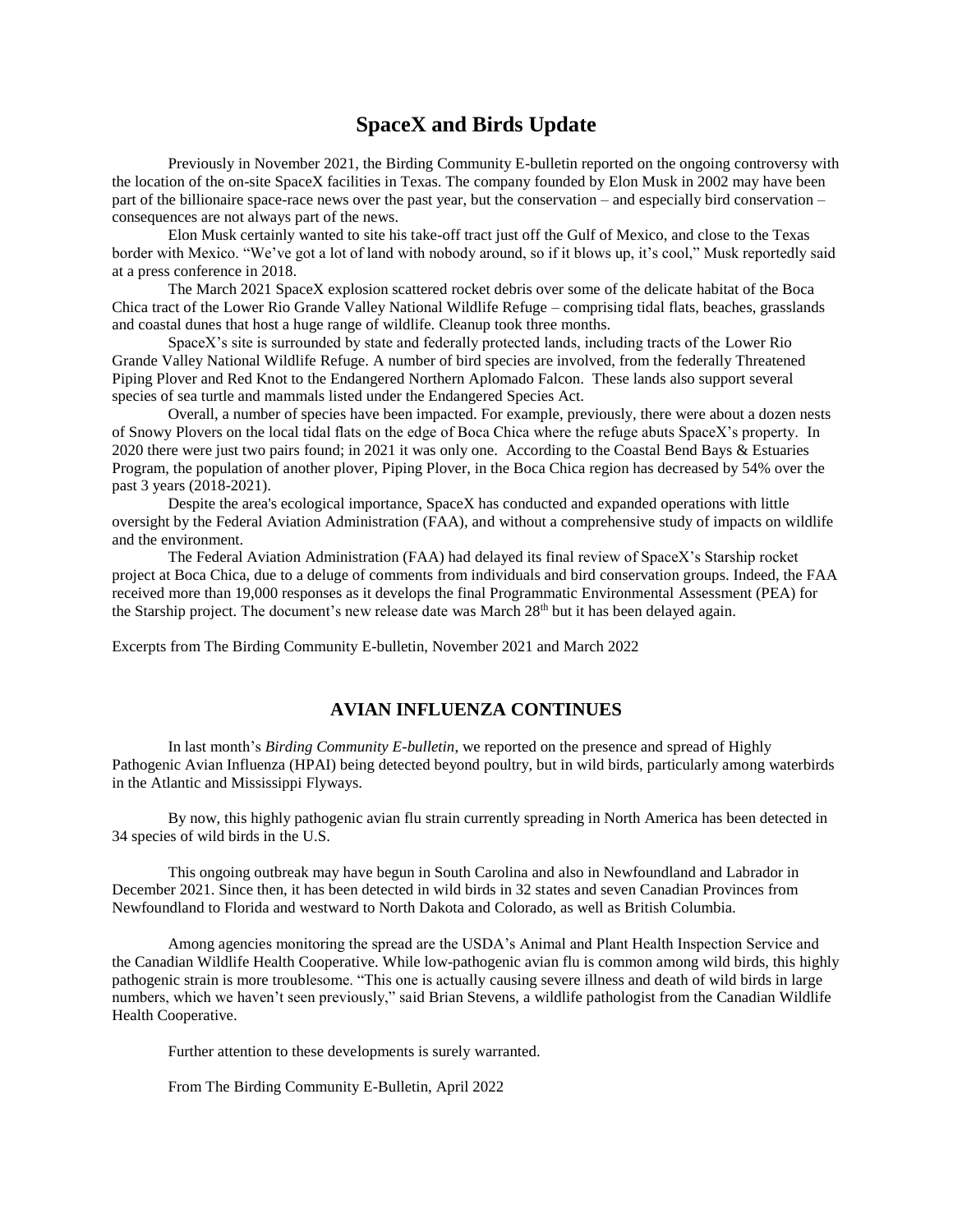### **Common Redpolls by Carol Berrier**

Midwest birders were excited to learn in late January that an irruption (sudden invasion) of birds was taking place. Normally found in northern states or in Canada, the birds were forced to look for food farther south. We were delighted to see Common Redpolls at our feeders, although a shortage of food up north is not delightful! These active little birds are able to withstand very cold weather. They do not migrate to escape the cold, but rather to find food. They often migrate and feed in large flocks, and don't appear to be territorial, even when nesting. They don't return to a previous nest site or keep other Redpolls from nesting nearby. Perhaps because they encounter few humans in the Subarctic, they are quite tame and fearless near humans.

Common Redpolls are goldfinch-sized and streaked with gray and brown. They are easily identified by the red on their heads (polls) and by their black chins. Males have a reddish wash on their breasts and rumps.

They must be tasty little birds, for hawks often visit when Redpolls are nearby. Redpolls have a special adaptation that allows them to quickly store seeds in their esophageal diverticula (pouches.) This enables them to take their food to a spot where they can regurgitate, shell, and eat the seeds in safety.

Enjoy these little birds if they should stop at your feeders next year, for they won't stay long. The flock's constant motion might help to keep the hawks away. \_\_\_\_\_\_\_\_\_\_\_\_\_\_\_\_\_\_\_\_\_\_\_\_\_\_\_\_\_\_\_\_\_\_\_\_\_\_\_\_\_\_\_\_\_\_\_\_\_\_\_\_

#### **WISDOM: A LEGACY**

In February and March of 2021, at more than 70 years young, "Wisdom," the world's oldest known Laysan Albatross and banded wild bird, was taking on the challenges of avian motherhood once again home at her home on Midway Atoll National Wildlife Refuge and Battle of Midway National Memorial.

Biologists led by Chan Robbins had first identified and banded Wisdom in 1956 after she had laid an egg, perhaps her very first egg. She herself had hatched around 1951, but possibly earlier. We last reported on Wisdom and her nesting on March of 2017: http://tinyurl.com/E-bMar17

Reports are that Wisdom has not been sighted in 2022, which is a situation of concern. But we know that at least one of her offspring, a chick from 2011, identified by leg-band number N333, has been sighted raising a chick of its

From The Birding Community E-Bulletin, April 2022

#### **SAVING CHIMNEY SWIFTS**

Previous Birding Community E-bulletins have reported on efforts to address the loss of Chimney Swifts. In Canada alone, the population of Chimney Swifts has declined by nearly 90% since 1970.

Recently, *Birds Canada* with some of its partners launched a new Chimney Swift Chimney Restoration Fund to provide financial support for the restoration of chimneys and other structures that are important for Chimney Swifts in Canada. The reduction in the number of accessible chimneys is a serious factor in the decline of these amazing birds. "When aging chimneys are capped, screened, lined or demolished, this represents a loss of habitat, which is a threat to the survival of Chimney Swifts," said Véronique Connolly, coordinator of the new fund.

The Chimney Swift breeds in central and eastern North America and spends much of the rest of the year in northwestern South America. Of course, the decline of flying insect life, both in Canada and the US, is another daunting problem and why we are seeing fewer of these swifts.

As their name implies, Chimney Swifts nest and roost in chimneys, but 400 years ago, they relied on large, hollow trees in old-growth forests. As these disappeared from the landscape, the species was able to survive by relocating to human-made structures, such as chimneys, as an alternative. As chimneys are usually used only in the colder months, Chimney Swifts are able to use them safely during the spring and summer. Fortunately, they are good guests and their tiny nest poses no fire risk. In addition, they live off flying insects, so they provide an insect control service.

From the Birding Community E-Bulletin, April 2022